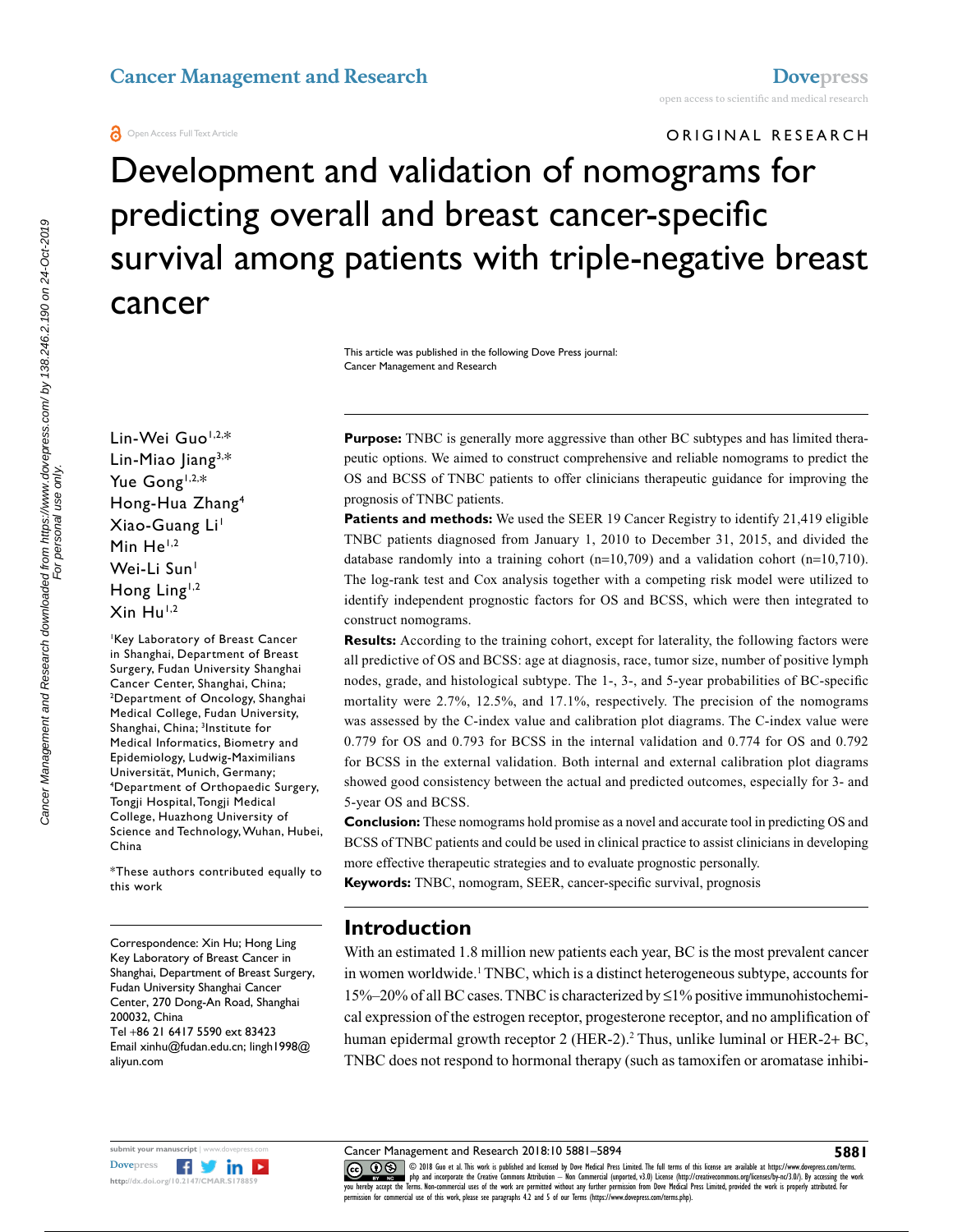tors) or targeted therapy (such as trastuzumab or lapatinib). Cytotoxic chemotherapy remains the cornerstone for the treatment of TNBC.<sup>3</sup>

TNBC is characterized by its aggressive behavior and a poor prognosis; distant visceral metastases can also occur and are most frequently found in the lungs and central nervous system and less frequently in bone.<sup>4</sup> The overall distant recurrence risk of TNBC reaches a peak within the first 3 years post surgery and becomes less common after 5 years.<sup>5-7</sup> Although the lifetime with metastasis and recurrence in TNBC is much lower than that in other subtypes, TNBC has few treatment options and shows a lack of durable treatment responses.<sup>8,9</sup> Due to its particularly malignant behavior, it is important to categorize TNBC patients according to their individual characteristics to better assess prognosis.

Nomogram is a concrete graphical representation that integrates several independent prognostic factors to predict a specific end point. In this study, we aimed to construct and validate reliable nomograms based on a substantial TNBC patient record from the SEER 19 Cancer Registry and to compare our nomograms with the traditional TNM staging system in an effort to help clinicians precisely identify high-risk TNBC patients whose survival outcomes might be improved by therapy.

## **Patients and methods** Study cohorts

SEER is one of the most representative large-scale tumor registration databases in North America, and it contains a large amount of evidence-based medical data. The clinicopathological information of 21,419 TNBC patients in our study was collected from the SEER program from January 1, 2010 to December 31, 2015. The inclusion criteria were as follows: 1) female; 2) BC as the first and only cancer diagnosis; 3) diagnosis confirmed by positive histology other than by autopsy or a death certificate; 4) older than 20 years; 5) unilateral BC; 6) histological grade I–III; and 7) histological subtype of infiltrating ductal carcinoma (IDC), infiltrating lobular carcinoma (ILC), or others. Patients with unknown or ambiguous information were excluded.

We analyzed the patients' characteristics according to the following seven factors: age (20–39, 40–59, 60–79, or ≥80 years), race (white, black, or others), tumor size (≤2 cm,  $2-5$  cm, or  $>5$  cm), number of positive regional nodes  $(0, 1)$ 1–3, 4–9, or ≥10), laterality (left or right), grade (I–III), and histology (IDC, ILC, or others). Due to the large number of patients and their unknown identity as SEER database does not hold identifying patient information, written inform consent was waived, and the study was approved by the ethics committee of Shanghai Cancer Center of Fudan University.

# Statistical analyses Construction of the nomogram

The eligible patients (n=21,419) were randomly divided into the following two equal-sized groups using the function "sample.int" in R: a training cohort (n=10,709) and a validation cohort (n=10,709). The primary outcomes of this study were OS and BCSS.

OS was defined as the total survival time from diagnosis to BC-related or other causes of death, the last date of followup, or December 31, 2015, if the last follow-up exceeded this date. In the training cohort, univariate prognostic factors were determined using Kaplan–Meier plots and compared using log-rank tests. Significant factors with two-sided *P*-value of <0.05 were entered into the multivariable analysis. With clinical relevance taken into account, the associated factors identified by the multivariate analysis through Cox proportional hazards models were used to construct a nomogram for OS using the R package "rms".

BCSS was defined as the time from the date of diagnosis to the date of death attributed to BC, and deaths from other causes were regarded as competing risks. We used the CIF to assess the probability of death. A sub-distribution analysis of competing risks was performed to construct a competing risk model;<sup>10</sup> Gray's<sup>11</sup> test was conducted to analyze differences in CIF among groups. Thus, a nomogram was developed by the integration of prognostic factors with a significant *P*-value to predict 1-, 3-, and 5-year BCSS via the R package "cmprsk".

## Validation of the nomogram

To ensure the predictive accuracy of the nomogram, we validated the models both internally (1,000 bootstrap resamples in the training cohort) and externally (in the validation cohort). The degree of fit was assessed by calibration diagrams and the C-index value. A calibration diagram was plotted with observed survival against the nomogram-predicted probability of survival from the model. The C-index value was calculated to assess the discriminatory and predictive ability of the model. The C-index value varies from 0.5, which represents random chance, to 1.0, which indicates a perfect fit. Typically, a C-index value of  $>0.7$ suggests a reasonable estimation. Validation and calibration of the models were also conducted with the R package "rms".

#### Comparison of nomograms

We compared the discrimination and prediction ability between the traditional TNM prognostic models and our new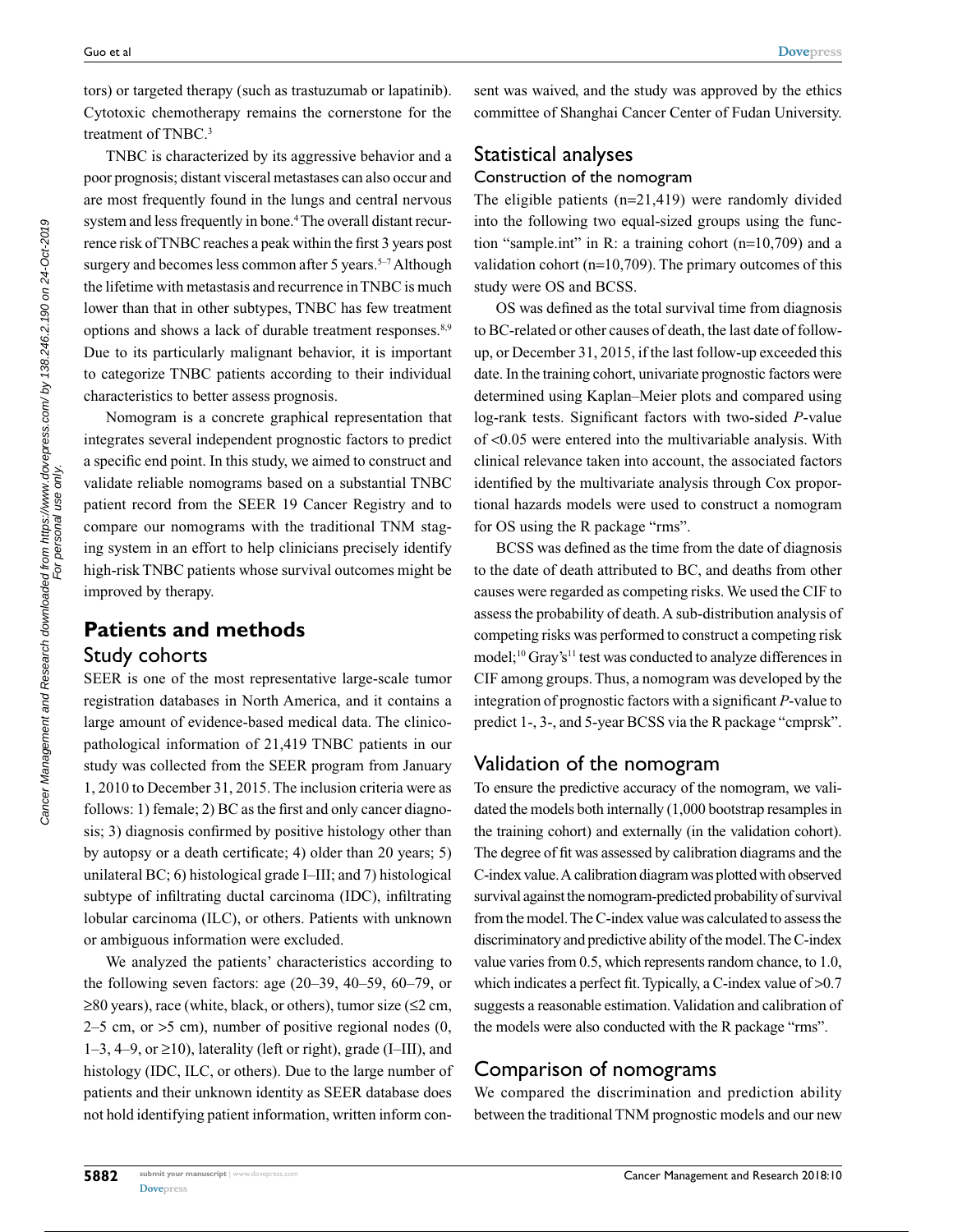predictive models based on the C-index value with the R package "rcorrp.cens" in both the training and validation cohort.

We conducted all statistical analyses with R software, version 3.4.2, and SPSS software, version 23 (IBM Corporation, Armonk, NY, USA).

#### **Results**

## Demographics and clinicopathological characteristics

Through rigorous screening, we identified 21,419 eligible TNBC patients in the SEER database who were diagnosed from 2010 to 2015. The patients were randomly divided into a training cohort and a validation cohort, with 10,709 patients in the training cohort and 10,710 in the validation cohort. The median age at diagnosis was 57 years (IQR, 47–66 years), and the median survival time was 29 months (IQR, 14–48 months) in both cohorts. By the date of last followup, 2,728 (12.74%) patients in the whole cohort died, with 2,219 (10.36%) deaths attributed to BC and the remaining 509 (2.38%) attributed to other causes. Detailed baseline characteristics are listed in Table 1.

#### Factors associated with OS

For the training cohort, data on age at diagnosis, race, tumor size, number of positive lymph nodes, laterality, grade, and histology were collected. The log-rank univariate test showed that, except for laterality, the remaining variables should be included in the multivariate analysis (Cox proportional hazards model), and each of these factors was subsequently confirmed to be independent prognostic factors associated with OS (Table 2).

### Factors associated with BCSS

Estimates of the probabilities of death resulting from BC and other causes according to clinical characteristics are listed in Table 3. The 1-, 3-, and 5-year probabilities of death from

**Table 1** Patients' demographics and clinicopathological characteristics

| <b>Variables</b>     | <b>All patients</b> |       | <b>Training cohort</b> |       |              | <b>Validation cohort</b> |  |
|----------------------|---------------------|-------|------------------------|-------|--------------|--------------------------|--|
|                      | $N = 21,419$        |       | $N = 10,709$           |       | $N = 10,710$ |                          |  |
|                      | n                   | $\%$  | n                      | $\%$  | n            | %                        |  |
| Age (years)          |                     |       |                        |       |              |                          |  |
| $20 - 39$            | 2,063               | 9.63  | 1,034                  | 9.66  | 1,029        | 9.61                     |  |
| $40 - 59$            | 10,198              | 47.61 | 5, 111                 | 47.73 | 5,087        | 47.5                     |  |
| $60 - 79$            | 7,951               | 37.12 | 3,990                  | 37.26 | 3,961        | 36.98                    |  |
| $\geq 80$            | 1,207               | 5.64  | 574                    | 5.36  | 633          | 5.91                     |  |
| Race                 |                     |       |                        |       |              |                          |  |
| White                | 15,330              | 71.57 | 7,643                  | 71.37 | 7,687        | 71.77                    |  |
| <b>Black</b>         | 4,448               | 20.77 | 2,241                  | 20.93 | 2,207        | 20.61                    |  |
| Others <sup>a</sup>  | 1,641               | 7.66  | 825                    | 7.7   | 816          | 7.62                     |  |
| Size                 |                     |       |                        |       |              |                          |  |
| $\leq$ 2             | 9,812               | 45.81 | 4,898                  | 45.74 | 4,914        | 45.88                    |  |
| $2 - 5$              | 9,512               | 44.41 | 4,755                  | 44.4  | 4,757        | 44.42                    |  |
| >5                   | 2.095               | 9.78  | 1,056                  | 9.86  | 1.039        | 9.7                      |  |
| Positive lymph nodes |                     |       |                        |       |              |                          |  |
| 0                    | 14,919              | 69.65 | 7,501                  | 70.04 | 7,418        | 69.26                    |  |
| $I - 3$              | 4,386               | 20.48 | 2,156                  | 20.13 | 2,230        | 20.82                    |  |
| $4 - 9$              | 1,400               | 6.54  | 701                    | 6.55  | 699          | 6.53                     |  |
| $\geq 10$            | 714                 | 3.33  | 351                    | 3.28  | 363          | 3.39                     |  |
| Laterality           |                     |       |                        |       |              |                          |  |
| Left                 | 11,036              | 51.52 | 5,574                  | 52.05 | 5,462        | 51                       |  |
| Right                | 10,383              | 48.48 | 5,135                  | 47.95 | 5,248        | 49                       |  |
| Grade                |                     |       |                        |       |              |                          |  |
| III                  | 3,788               | 17.69 | 1,884                  | 17.59 | 1,904        | 17.78                    |  |
| III                  | 17,631              | 82.31 | 8,825                  | 82.41 | 8,806        | 82.22                    |  |
| Histology            |                     |       |                        |       |              |                          |  |
| IDC                  | 19,836              | 92.61 | 9,905                  | 92.49 | 9,931        | 92.73                    |  |
| ILC                  | 198                 | 0.92  | 95                     | 0.89  | 103          | 0.96                     |  |
| Others <sup>b</sup>  | 1,385               | 6.47  | 709                    | 6.62  | 676          | 6.31                     |  |

Notes: <sup>a</sup>American Indian/Alaskan native and Asian/Pacific Islander. <sup>b</sup>Other histologies of invasive BC except IDC and ILC.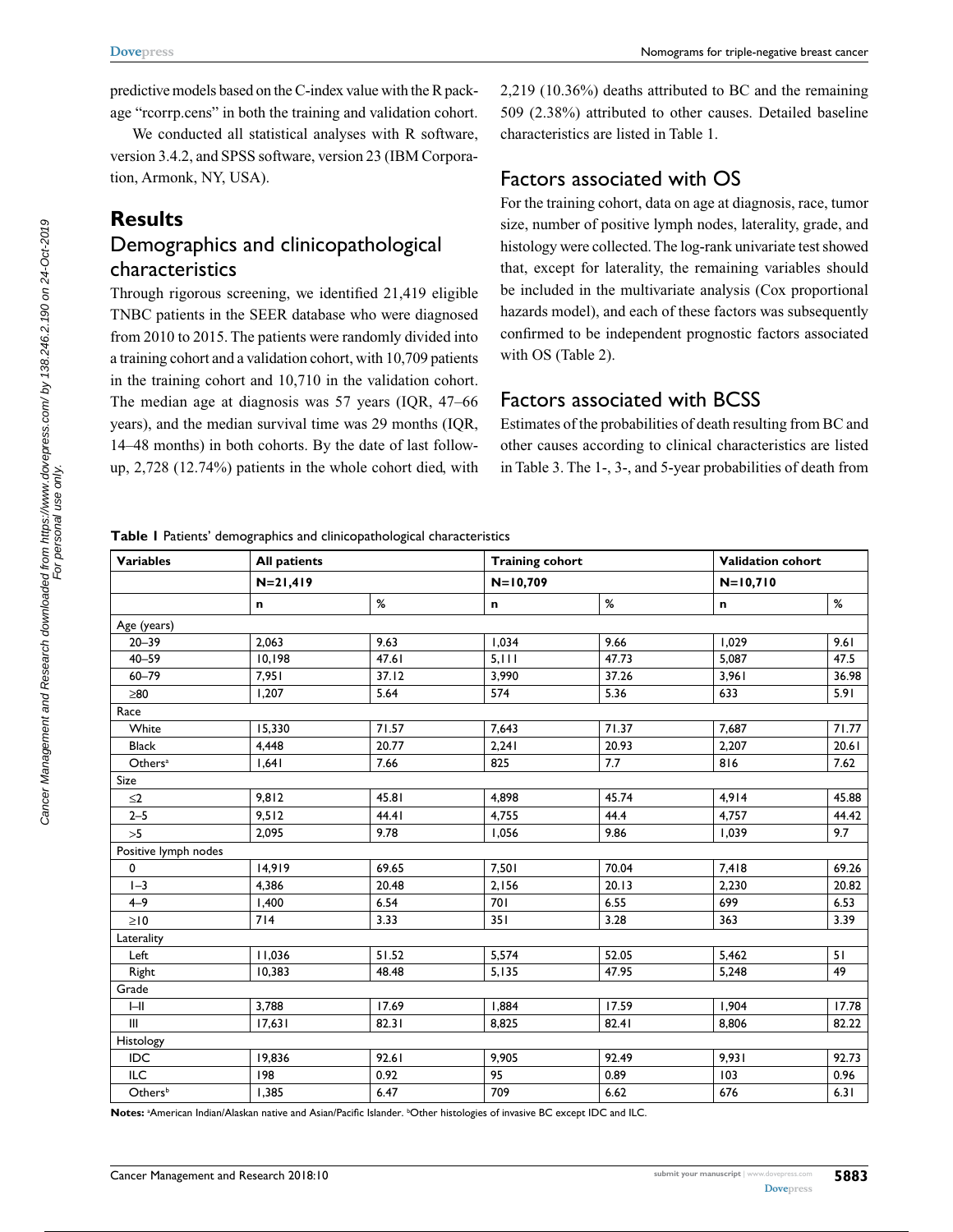| <b>Variables</b>                   | <b>Univariate</b><br>Multivariate analysis<br>analysis |           |               |                  |
|------------------------------------|--------------------------------------------------------|-----------|---------------|------------------|
|                                    | P-value                                                | <b>HR</b> | 95% CI        | P-value          |
| Age (years)                        | $<$ 0.00 l $***$                                       |           |               |                  |
| $20 - 39$                          |                                                        | Reference |               |                  |
| $40 - 59$                          |                                                        | 0.78      | $0.65 - 0.93$ | $0.007**$        |
| $60 - 79$                          |                                                        | 1.11      | $0.92 - 1.34$ | 0.287            |
| $\geq 80$                          |                                                        | 3.07      | $2.47 - 3.81$ | $<$ 0.001***     |
| Race                               | $< 0.001$ ***                                          |           |               |                  |
| White                              |                                                        | Reference |               |                  |
| <b>Black</b>                       |                                                        | 1.32      | $1.16 - 1.49$ | $< 0.001$ ***    |
| Others <sup>a</sup>                |                                                        | 0.88      | $0.70 - 1.10$ | 0.263            |
| Size                               | $< 0.001$ ***                                          |           |               |                  |
| $\leq$ 2                           |                                                        | Reference |               |                  |
| $2 - 5$                            |                                                        | 1.8       | $1.57 - 2.07$ | $<$ 0.00 l ***   |
| $>5$                               |                                                        | 3.81      | $3.23 - 4.48$ | $<$ 0.00 l $***$ |
| Positive lymph nodes               | $<0.001***$                                            |           |               |                  |
| $\pmb{0}$                          |                                                        | Reference |               |                  |
| $1 - 3$                            |                                                        | 2.36      | $2.07 - 2.70$ | $<$ 0.00 l $***$ |
| $4 - 9$                            |                                                        | 4.55      | $3.85 - 5.31$ | $<$ 0.00 l $***$ |
| $\geq$ 10                          |                                                        | 8.02      | $6.73 - 9.56$ | $< 0.001$ ***    |
| Laterality                         | 0.114                                                  |           |               |                  |
| Left                               |                                                        | Reference |               |                  |
| Right                              |                                                        | 0.93      |               |                  |
| Grade                              | $< 0.001$ ***                                          |           |               |                  |
| $I - II$                           |                                                        | Reference |               |                  |
| $\ensuremath{\mathsf{III}}\xspace$ |                                                        | 1.12      | $0.96 - 1.31$ | 0.152            |
| Histology                          | $0.003**$                                              |           |               |                  |
| IDC                                |                                                        | Reference |               |                  |
| $\overline{ILC}$                   |                                                        | 0.84      | $0.54 - 1.29$ | 0.417            |
| Othersb                            |                                                        | 0.71      | $0.57 - 0.90$ | $0.004**$        |

**Table 2** Univariate and multivariate analyses of OS in the training cohort

**Notes:** <sup>a</sup> American Indian/Alaskan native and Asian/Pacific Islander. <sup>b</sup> Other histologies of invasive BC except IDC and ILC. Two-sided *P*-values <0.05; \*\*two-sided *P*-values <0.01; \*\*\*two-sided *P*-values <0.001.

BC were 2.7%, 12.5%, and 17.1%, respectively, while the cumulative incidences of death from other causes were 0.9%, 2.4%, and 3.8%, respectively. Age, tumor size, and number of positive lymph nodes had strong correlations with the probability of death (*P*<0.001 for all outcomes), while laterality was not associated with death. Patients of the black race, those with histological grade III tumors, IDC, or ILC, had a higher cumulative incidence of death attributed to BC (*P*<0.001).

#### Nomogram construction and validation

Only the variables that were significantly associated with OS and BCSS (*P*<0.05) were included in the construction of nomograms to predict 1-, 3-, and 5-year survival (Figure 1). Figure 1 shows that the number of positive lymph nodes was the strongest contributor to survival outcome, followed by age at diagnosis and tumor size. The C-index values of the nomograms in the training cohort were 0.779 (95% CI, 0.766–0.792) for OS and 0.793 (95% CI, 0.780–0.807) for BCSS. For the validation cohort, the C-index values were 0.774 (95% CI, 0.761–0.787) for OS and 0.792 (95% CI, 0.778–0.806) for BCSS. Both internal and external calibration plot diagrams showed good consistency between the actual and predicted outcomes, especially for 3- and 5-year OS and BCSS (Figures 2 and 3).

## Comparison of nomograms

The C-index values of the TNM system nomograms for OS and BCSS were, respectively, 0.753 (95% CI, 0.740–0.767) and 0.781 (95% CI, 0.767–0.795) in the training cohort, which represented a statistically significant decrease (*P*<0.001) compared with the nomograms that included all independent prognostic factors. Significant differences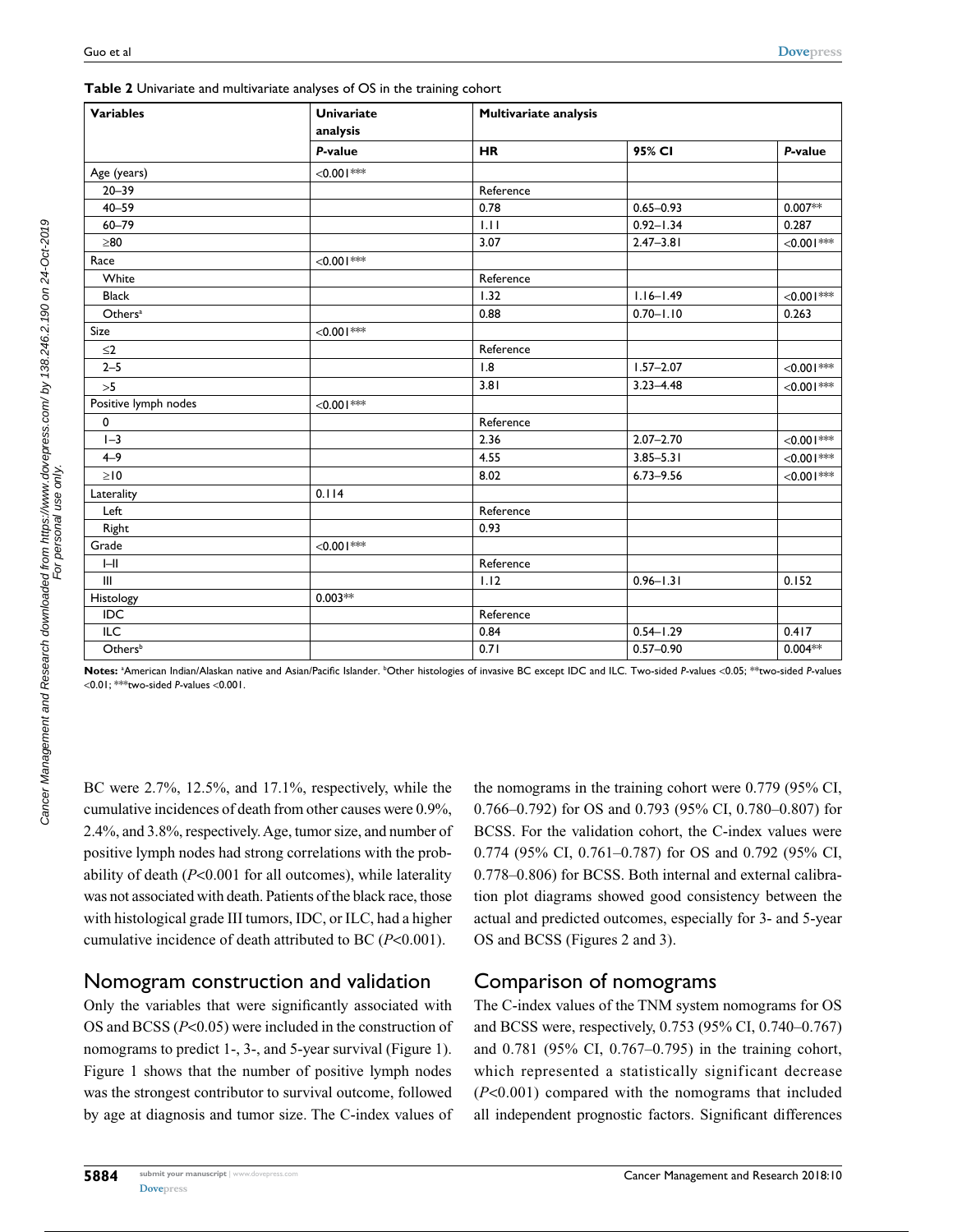| <b>Variables</b>     | Cumulative incidence of death resulting from BC |         |         |                  | Cumulative incidence of death resulting from<br>other causes |         |         |                |
|----------------------|-------------------------------------------------|---------|---------|------------------|--------------------------------------------------------------|---------|---------|----------------|
|                      | I year                                          | 3 years | 5 years | P-value          | I year                                                       | 3 years | 5 years | P-value        |
| <b>All patients</b>  | 0.027                                           | 0.125   | 0.171   |                  | 0.009                                                        | 0.024   | 0.038   |                |
| Age (years)          |                                                 |         |         | $< 0.001$ ***    |                                                              |         |         | $<$ 0.00 l *** |
| $20 - 39$            | 0.018                                           | 0.175   | 0.227   |                  | 0.001                                                        | 0.005   | 0.012   |                |
| $40 - 59$            | 0.020                                           | 0.117   | 0.158   |                  | 0.003                                                        | 0.010   | 0.015   |                |
| $60 - 79$            | 0.028                                           | 0.107   | 0.157   |                  | 0.011                                                        | 0.031   | 0.048   |                |
| $\geq 80$            | 0.106                                           | 0.227   | 0.295   |                  | 0.058                                                        | 0.134   | 0.223   |                |
| Race                 |                                                 |         |         | $< 0.001$ ***    |                                                              |         |         | 0.199          |
| White                | 0.025                                           | 0.117   | 0.162   |                  | 0.009                                                        | 0.025   | 0.042   |                |
| <b>Black</b>         | 0.037                                           | 0.160   | 0.219   |                  | 0.008                                                        | 0.023   | 0.028   |                |
| Others <sup>a</sup>  | 0.022                                           | 0.098   | 0.129   |                  | 0.008                                                        | 0.017   | 0.021   |                |
| Size                 |                                                 |         |         | $< 0.001$ ***    |                                                              |         |         | $< 0.001$ ***  |
| $\leq$ 2             | 0.008                                           | 0.052   | 0.087   |                  | 0.004                                                        | 0.016   | 0.029   |                |
| $2 - 5$              | 0.030                                           | 0.146   | 0.202   |                  | 0.012                                                        | 0.028   | 0.042   |                |
| >5                   | 0.105                                           | 0.374   | 0.433   |                  | 0.018                                                        | 0.043   | 0.058   |                |
| Positive lymph nodes |                                                 |         |         | $< 0.001$ ***    |                                                              |         |         | $<0.001***$    |
| 0                    | 0.009                                           | 0.056   | 0.091   |                  | 0.006                                                        | 0.019   | 0.033   |                |
| $I - 3$              | 0.033                                           | 0.192   | 0.255   |                  | 0.011                                                        | 0.029   | 0.048   |                |
| $4 - 9$              | 0.104                                           | 0.376   | 0.463   |                  | 0.019                                                        | 0.042   | 0.044   |                |
| $\geq 10$            | 0.231                                           | 0.589   | 0.692   |                  | 0.025                                                        | 0.058   | 0.058   |                |
| Laterality           |                                                 |         |         | 0.090            |                                                              |         |         | 0.938          |
| Left                 | 0.026                                           | 0.131   | 0.182   |                  | 0.010                                                        | 0.024   | 0.038   |                |
| Right                | 0.029                                           | 0.118   | 0.160   |                  | 0.008                                                        | 0.024   | 0.038   |                |
| Grade                |                                                 |         |         | $<$ 0.00 l $***$ |                                                              |         |         | 0.472          |
| $I - II$             | 0.015                                           | 0.094   | 0.146   |                  | 0.009                                                        | 0.028   | 0.040   |                |
| III                  | 0.030                                           | 0.131   | 0.177   |                  | 0.009                                                        | 0.023   | 0.037   |                |
| Histology            |                                                 |         |         | $< 0.001$ ***    |                                                              |         |         | 0.318          |
| <b>IDC</b>           | 0.027                                           | 0.126   | 0.173   |                  | 0.008                                                        | 0.023   | 0.037   |                |
| ILC                  | 0.081                                           | 0.260   | 0.283   |                  | 0.011                                                        | 0.011   | 0.011   |                |
| Others <sup>b</sup>  | 0.021                                           | 0.091   | 0.129   |                  | 0.012                                                        | 0.029   | 0.053   |                |

| Table 3 The 1-, 3-, and 5-year cumulative incidence of death among patients in the training cohort |  |
|----------------------------------------------------------------------------------------------------|--|
|                                                                                                    |  |

Notes: <sup>a</sup>American Indian/Alaskan native and Asian/Pacific Islander. <sup>b</sup>Other histologies of invasive BC except IDC and ILC. Two-sided *P*-values <0.05; two-sided *P-v*alues <0.01; \*\*\*two-sided *P*-values <0.001.

in C-index value were also found in the validation cohort, with TNM system nomograms showing C-index values of 0.751 (95% CI, 0.737–0.765) for OS and 0.787 (95% CI, 0.773–0.801) for BCSS (*P*<0.001; Table S1).

To demonstrate the applied value of the nomograms that included all meaningful variables, two normal TNBC patients were used as examples. One patient was a 45-year-old, white, IDC patient with a 1 cm grade I tumor and five positive lymph nodes, while the other was a 65-year-old, black, IDC patient with a 6 cm grade III tumor and two positive lymph nodes. According to the nomograms consisting of tumor size (T) and number of positive lymph nodes (N) only (Figure S1), the first patient received 105 points with corresponding 1-, 3-, and 5-year OS probabilities of 0.85–0.90, 0.50–0.60, and 0.40–0.50 and 1-, 3-, and 5-year BCSS predictions

of 0.90–0.95, 0.60, 0.40–0.50, respectively. The second patient received 70 points with significantly different 1-, 3-, and 5-year OS predictions of 0.90–0.95, 0.75–0.80, and 0.60–0.70 and 1-, 3-, and 5-year BCSS predictions of >0.95, 0.80–0.85, and 0.70–0.75, respectively. However, according to the nomograms including six prognostic factors, the first patient scored 127.5 points for both OS and BCSS, indicating that the 1-year OS and BCSS probabilities were greater than 0.90–0.95, those for 3-year OS and BCSS ranged from 0.70 to 0.75, and those for 5-year OS and BCSS were ~0.60. For the second patient, the respective OS and BCSS scores were 125 and 115 points, and the corresponding predictions for 1-, 3-, and 5-year OS and BCSS were very similar to the first patient. Although both patients had the same stage IIIA disease, the prognostic outcomes obtained by the TN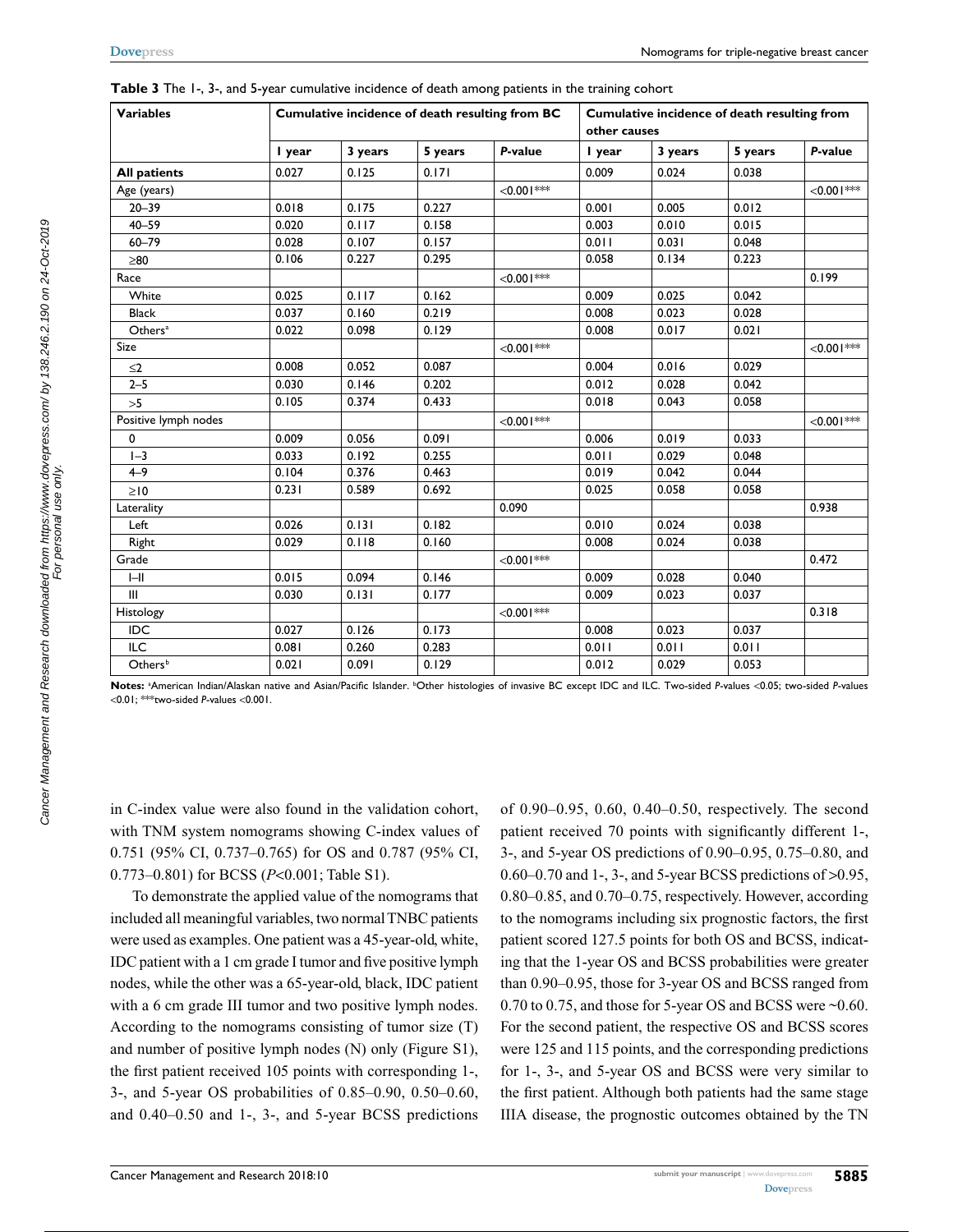| Α<br>Points          | 0                                                       | 10<br>20                             | $30\,$            | 40        | 50                                                                                 | 60<br>$70\,$                                 | 80                | 90     | 100       |
|----------------------|---------------------------------------------------------|--------------------------------------|-------------------|-----------|------------------------------------------------------------------------------------|----------------------------------------------|-------------------|--------|-----------|
|                      |                                                         | $20 - 39$                            |                   |           |                                                                                    | $\geq 80$                                    |                   |        |           |
| Age                  | $40 - 59$                                               | $60 - 79$                            |                   |           |                                                                                    |                                              |                   |        |           |
| Race                 | White<br>Others                                         | Black                                |                   |           |                                                                                    |                                              |                   |        |           |
| Size                 |                                                         |                                      | $2 - 5$           |           |                                                                                    |                                              |                   |        |           |
|                      | $\overline{\leq}$                                       |                                      |                   | $1 - 3$   |                                                                                    | $\overline{\phantom{0}}$ <sub>25</sub>       |                   |        | $\geq 10$ |
| Positive lymph nodes | $\overline{0}$                                          |                                      |                   |           |                                                                                    | $4 - 9$                                      |                   |        |           |
| Grade                | $\ensuremath{\mathsf{III}}\xspace$<br>$\frac{1}{1-11}$  |                                      |                   |           |                                                                                    |                                              |                   |        |           |
| Histology            | ILC<br>Others                                           | $\overline{ID}C$                     |                   |           |                                                                                    |                                              |                   |        |           |
| Total points         | $\pmb{0}$                                               | $50\,$                               | 100               |           | 150                                                                                | 200                                          | 250               |        | 300       |
| 1-year OS            |                                                         |                                      |                   | 0.95      | 0.9                                                                                | 0.85 0.8 0.75 0.7<br>0.6                     | $0.5$ 0.4 0.3 0.2 |        |           |
| 3-year OS            |                                                         | 0.95<br>0.9                          | 0.85 0.8 0.750.7  |           | 0.6 0.5 0.4 0.3 0.2                                                                | 0.1                                          |                   |        |           |
| 5-year OS            | 0.95                                                    | 0.9                                  | 0.85 0.8 0.75 0.7 |           | 0.6 0.5 0.4 0.3 0.2                                                                | 0.1                                          |                   |        |           |
| B                    | 0                                                       | 10<br>20                             | $30\,$            | 40        | $50\,$                                                                             | $70\,$<br>60                                 | 80                | $90\,$ | 100       |
| Points               |                                                         |                                      |                   |           |                                                                                    |                                              |                   |        |           |
| Age                  | $60 - 79$<br>$40 - 59$                                  | $20 - 39$                            |                   | $\geq 80$ |                                                                                    |                                              |                   |        |           |
| Race                 | White<br>Others                                         | Black                                |                   |           |                                                                                    |                                              |                   |        |           |
| Size                 | $\overline{\leq}2$                                      |                                      | $2 - 5$           |           |                                                                                    | $\frac{1}{5}$                                |                   |        |           |
| Positive lymph nodes |                                                         |                                      |                   | $1 - 3$   |                                                                                    | $4 - 9$                                      |                   |        | $\geq10$  |
| Grade                | 0<br>$\ensuremath{\mathsf{III}}\xspace$<br>$\sqrt{-11}$ |                                      |                   |           |                                                                                    |                                              |                   |        |           |
| Histology            | Others                                                  | $\sf{IDC}$<br>$\frac{1}{\text{ILC}}$ |                   |           |                                                                                    |                                              |                   |        |           |
| Total points         | 0<br>$20\,$                                             | 40<br>60                             | 100<br>$80\,$     | 120       | 140<br>160                                                                         | 180<br>200                                   | 220<br>240        | 260    | 280       |
| 1-year BCSS          |                                                         |                                      |                   | 0.95      | $0.9\,$                                                                            | 0.85 0.8 0.75 0.7                            | $0.6$ 0.5 0.4 0.3 |        |           |
| 3-year BCSS          |                                                         | 0.95                                 | $0.9\,$           |           |                                                                                    | 0.85 0.8 0.75 0.7 0.6 0.5 0.4 0.3 0.2<br>0.1 |                   |        |           |
| 5-year BCSS          |                                                         | 0.95<br>$0.9\,$                      |                   |           | $0.85 \quad 0.8 \; 0.75 \; 0.7 \qquad 0.6 \quad 0.5 \quad 0.4 \quad 0.3 \quad 0.2$ | 0.1                                          |                   |        |           |

**Figure 1** Nomograms for predicting the 1-, 3-, and 5-year (**A**) OS and (**B**) BCSS of TNBC patients with independent prognostic factors.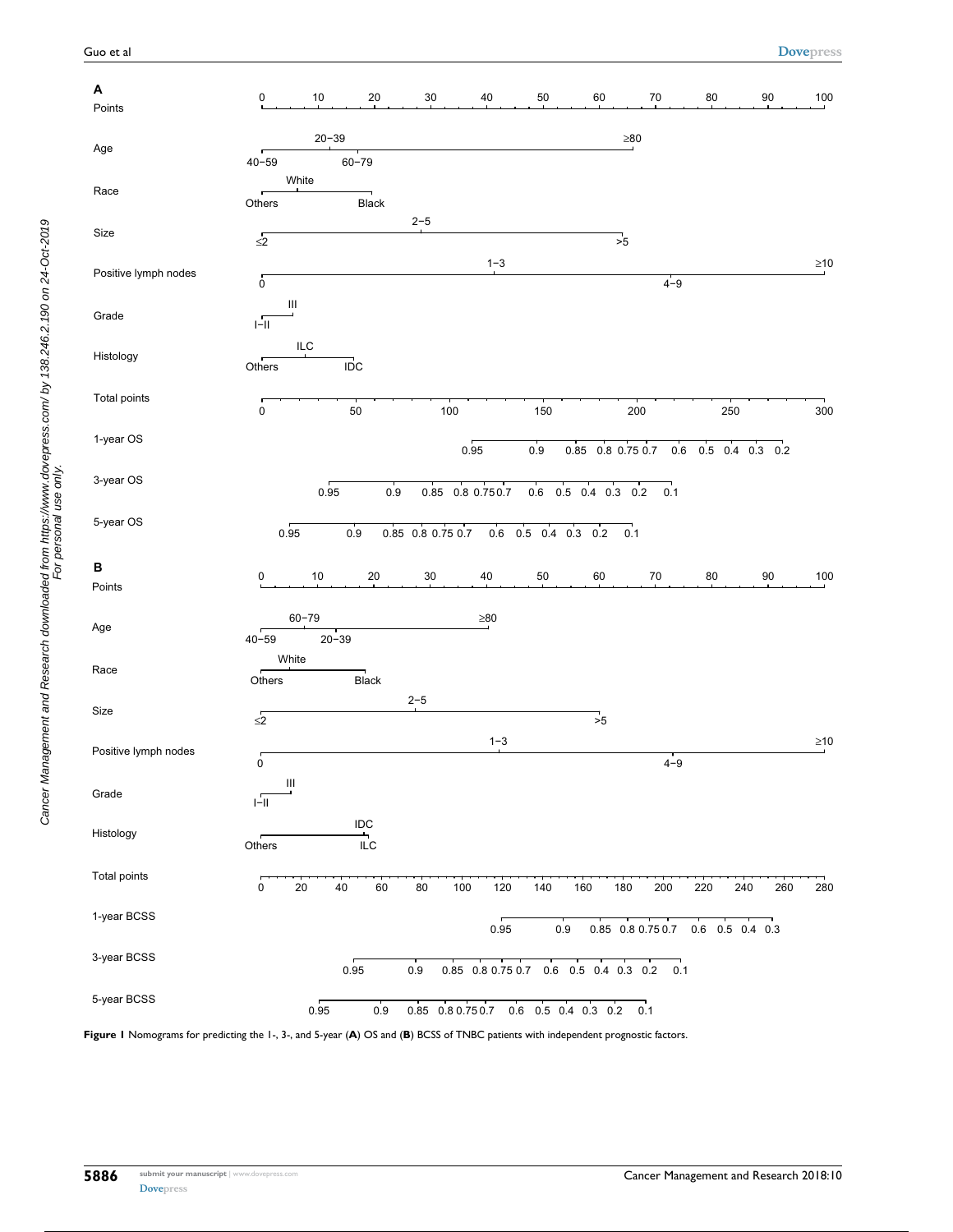Cancer Management and Research downloaded from https://www.dovepress.com/ by 138.246.2.190 on 24-Oct-2019 For personal use only.

Cancer Management and Research downloaded from https://www.dovepress.com/ by 138.246.2.190 on 24-Oct-2019<br>For personal use only.



**Figure 2** Internal calibration curves for the 1-, 3-, and 5-year OS (**A**–**C**) and BCSS (**D**–**F**). Notes: The 45° line represents an ideal match between the actual survival (Y-axis) and the nomogram-predicted survival (X-axis). The perpendicular line indicates the 95% CIs.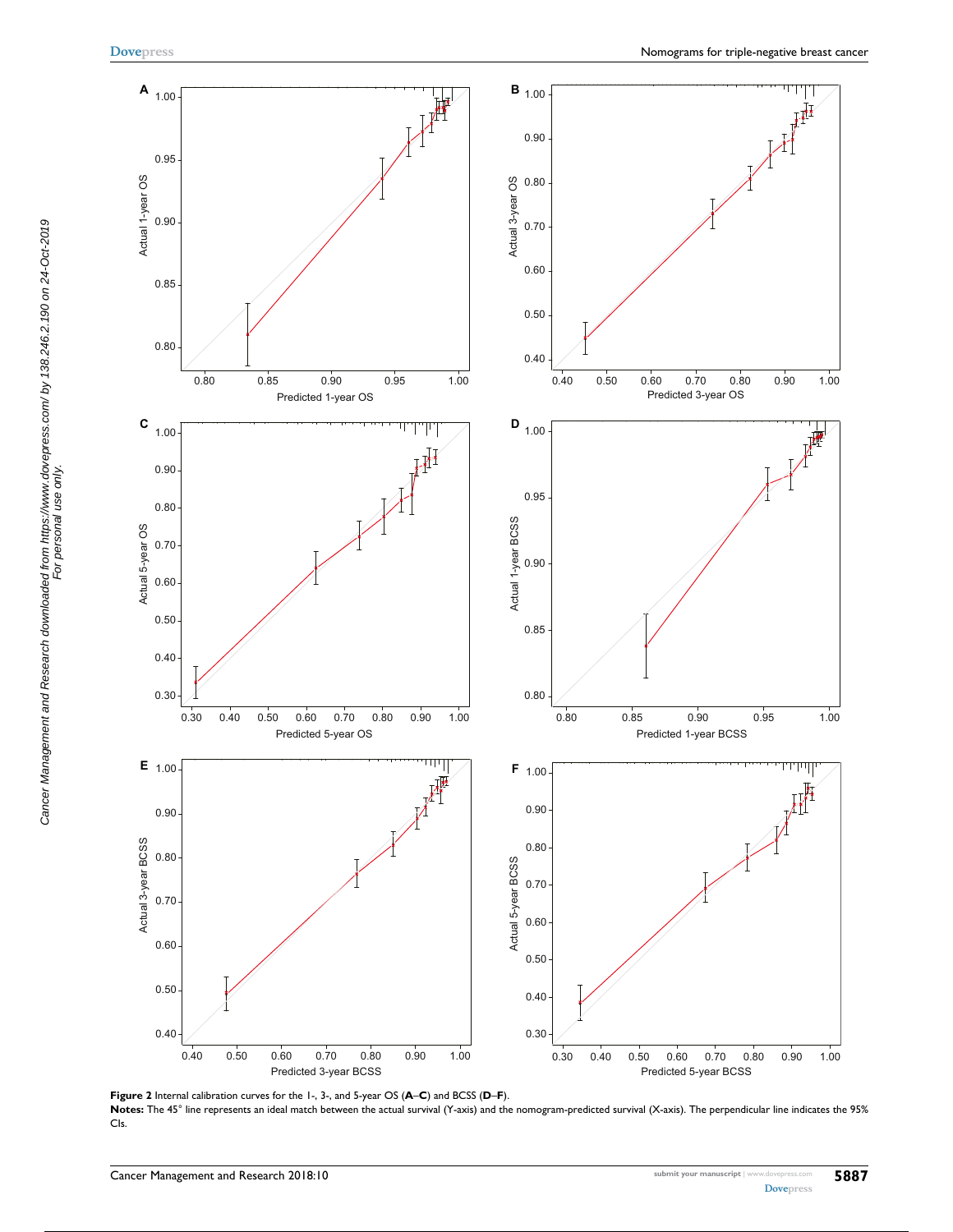

**Figure 3** External calibration curves for the 1-, 3-, and 5-year OS (**A**–**C**) and BCSS (**D**–**F**). Notes: The 45° line represents an ideal match between the actual survival (Y-axis) and the nomogram-predicted survival (X-axis). The perpendicular line indicates the 95% CIs.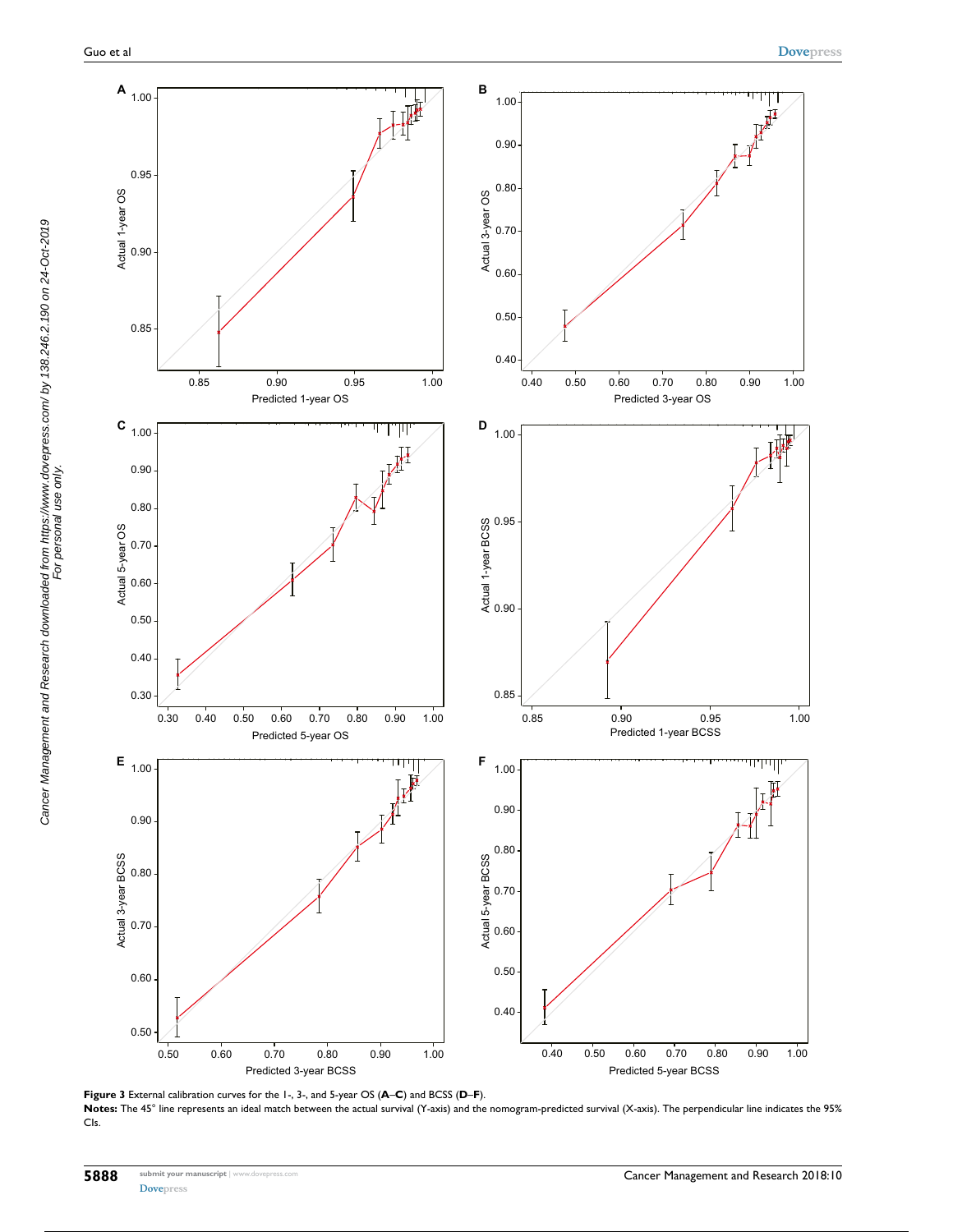nomograms were quite different. However, the nomograms containing six independent prognostic factors resulted in very similar predicted outcomes, which can be partially attributed to the patients' individual clinicopathological characteristics.

#### **Discussion**

In the present study, 21,419 eligible patients with TNBC from the SEER database were enrolled and analyzed. Except for laterality, various independent prognostic factors, including age at diagnosis, race, tumor size, number of positive lymph nodes, grade, and histological subtype were closely correlated with the OS and BCSS outcomes of TNBC. We included these risk factors in the construction of nomograms, and both the C-index values and the calibration diagrams showed satisfactory robustness when applied to both internal and external validation cohorts. Due to the early metastasis and recurrence features of TNBC, it is imperative to establish a reliable prediction model to guide clinicians in accurately evaluating the patients' condition and rapidly providing effective treatments in an individualized manner. However, no prognostic nomogram has been constructed to date for TNBC patients, and this was therefore a top priority in our study.

The log-rank test and Cox proportional hazards regression were used to identify the independent prognostic factors for OS, but these tools cannot be applied to BCSS because non-BC-specific death might preclude the possibility of death resulting from BC, and censoring these data could lead to biased results. Therefore, a competing risk model was introduced. In this study, the 1-, 3-, and 5-year probabilities of death were 3.6%, 14.9%, and 20.9%, respectively, and the 1-, 3-, and 5-year cumulative incidences of death from BC were 2.7%, 12.5%, and 17.1%, respectively, indicating a nearly four-fold higher risk of death attributed to BC than from other causes. In addition, the 3-year cumulative incidence of death resulting from BC was 3.6 times that of the 1-year incidence, while the 5-year probability of death from BC showed a 36.8% increase compared with the 3-year incidence. These results show strong concordance with the classical conclusions that TNBC is associated with an early peak of recurrence in the first 2 or 3 years after diagnosis, which becomes uncommon after 5 years.

Currently, the data are limited and conflicting regarding the prognostic impact of age in patients with TNBC. Two large Korean registry-based studies found that an age of <35 years was a poor prognosticator in patients with luminal or HER-2 overexpression BC subtypes but not in those with TNBC (HR, 1.21; 95% CI, 0.88-1.67; *P*=0.240).<sup>12</sup> In contrast, in 1,732 patients with primary TNBC treated

between 1982 and 2008, Liedtke et  $al<sup>13</sup>$  reported that the median disease-free survival for patients aged 31–40 years was 4 years (95% CI, 2–5), whereas it was 8 years (95% CI, 5–14; *P*=0.0003) and 7 years (95% CI, 6, not reached) for patients aged 41–50 or 51–60 years at the time of diagnosis, respectively; these data are highly consistent with our study. In our nomograms, the HRs of OS and BCSS in different age groups formed a U-shaped curve, with younger and older patients experiencing worse survival while patients aged 40–59 years had the best survival. The unique gene expression profile of TNBC could explain this phenomenon, as specific proliferation-related and stroma-related gene signatures seem to be clinically relevant in patients aged ≤40 years as well as in the older age groups.14 In addition, as we know from previous studies, TNBC occurs more commonly in people of black ethnicities.8,9,15 In our study, black ethnicity also contributed to a particularly aggressive cancer behavior, which could be associated with parity, lack of breast-feeding initiation, and obesity as well as genomic differences that make TNBC in black patients more aggressive than TNBC in white patients,  $16-18$  with several reports reaching the same conclusion.19–22

It has been reported that the association between nodal spread and tumor size is not present in TNBC, suggesting that the TNM staging system may not be sufficient for predicting therapeutic outcome in TNBC patients.23,24 In a retrospective cohort of 391 TNBC patients with 73.3 months of followup, the relapse-free survival curves generated by the TNM staging system were intermingled and showed overlap from stages I to IIIA, only substantially separating between stages I–IIIA and IIIB–IIIC.25 The eighth edition of the American Joint Committee on Cancer staging manual includes both the anatomic staging system and a newly proposed prognostic staging system that incorporates ER, PR, HER-2 status, and histological grade.<sup>26</sup> Although TNBC patients are one stage higher than patients with luminal or HER-2 overexpression BC according to the eighth edition, $27$  the emergence of nonanatomic components of TNBC has allowed clinicians to understand why survival can vary greatly among TNBC patients of the same stage.<sup>28</sup> Therefore, the development of a robust model including both the prognostic staging system and nonanatomic components is urgently needed to provide more accurate indications for prognosis and adjuvant treatments.

There are some limitations to our study. First, although information on radiation therapy and chemotherapy can be accessed from the SEER database, these data are not recommended to be included in the survival analysis due to the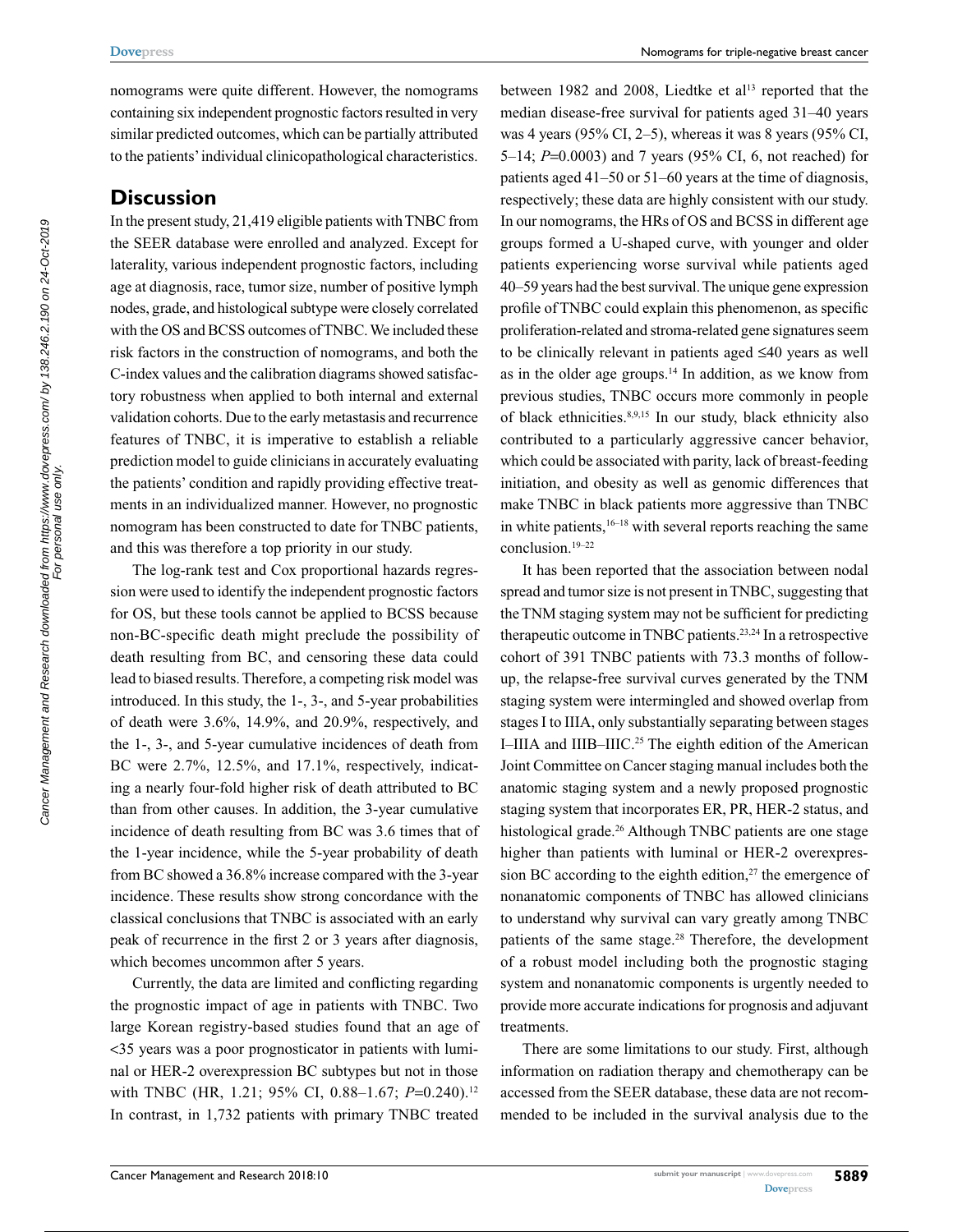incompleteness of the variables and biases associated with who receives treatment according to the SEER program. The database also does not provide details of local recurrence, which prevented us from generating an individualized estimate of the risk of recurrence. Inherent biases are also unavoidable in any retrospective study, and thus, a large-scale, multicenter prospective investigation should be conducted to confirm our results. Third, the follow-up period was relatively short, as the data on HER-2 status were not available in the SEER database until 2010. Thus, we were only able to focus on the short-term prognosis of TNBC patients. Finally, although we randomly divided eligible patients into training and validation cohorts to evaluate the nomograms internally and externally, some deficiencies remained. It would be better to verify the nomograms prospectively or at least in another independent population-based database.

## **Conclusion**

We found six independent prognostic factors (age at diagnosis, race, tumor size, number of positive lymph nodes, grade, and histological subtype) for OS and BCSS of TNBC patients and used these indicators to develop and validate two prognostic nomograms based on a large population cohort. Our developed nomograms performed excellently in both training and validation cohorts for predicting the 1-, 3-, and 5-year OS and BCSS, which may help clinicians evaluate patient prognosis and tailor individualized therapeutic regimens.

## **Abbreviations**

AJCC, American Joint Committee on Cancer; BC, breast cancer; BCSS, BC-specific survival; CIF, cumulative incidence function; HER-2, human epidermal growth factor 2; IDC, infiltrating ductal carcinoma; ILC, infiltrating lobular carcinoma; OS, overall survival; SEER, Surveillance, Epidemiology, and End Results; TNBC, triple-negative breast cancer.

## **Acknowledgments**

This study was supported by grants from the Ministry of Science and Technology of China (National Key R&D Program of China, MOST2016YFC0900300 to XH), the National Natural Science Foundation of China (81602311 to HL, 81672601 to XH), and the Shanghai Committee of Science and Technology Funds (15410724000 to XH, 18ZR1407500 to MH). The authors would like to thank the SEER program developers for providing open access to the database. The authors are also very grateful to Tian-Jian Yu for his help and support.

# **Disclosure**

The authors report no conflicts of interest in this work.

**[Dovepress](www.dovepress.com)  5890**

#### **References**

- 1. Fitzmaurice C, Dicker D, Pain A. The global burden of cancer 2013 global burden of disease cancer collaboration. *Jama Oncol*. 2015;1(4):505–527.
- 2. Hammond ME, Hayes DF, Dowsett M, et al. American Society of Clinical Oncology/College of American Pathologists guideline recommendations for immunohistochemical testing of estrogen and progesterone receptors in breast cancer. *Arch Pathol Lab Med*. 2010;134(6):907–922.
- 3. Andreopoulou E, Schweber SJ, Sparano JA, McDaid HM. Therapies for triple negative breast cancer. *Expert Opin Pharmacother*. 2015;16(7):983–998.
- 4. Foulkes WD, Smith IE, Reis-Filho JS. Triple-negative breast cancer. *N Engl J Med*. 2010;363(20):1938–1948.
- 5. Dent R, Trudeau M, Pritchard KI, et al. Triple-negative breast cancer: clinical features and patterns of recurrence. *Clin Cancer Res*. 2007;13(15 Pt 1):4429–4434.
- 6. Wang SL, Li YX, Song YW, et al. Triple-negative or HER2-positive status predicts higher rates of locoregional recurrence in node-positive breast cancer patients after mastectomy. *Int J Radiat Oncol Biol Phys*. 2011;80(4):1095–1101.
- 7. Montagna E, Maisonneuve P, Rotmensz N, et al. Heterogeneity of triplenegative breast cancer: histologic subtyping to inform the outcome. *Clin Breast Cancer*. 2013;13(1):31–39.
- 8. Dent R, Trudeau M, Pritchard KI, et al. Triple-negative breast cancer: clinical features and patterns of recurrence. *Clin Cancer Res*. 2007;13(15 Pt 1):4429–4434.
- 9. Carey LA, Perou CM, Livasy CA, et al. Race, breast cancer subtypes, and survival in the Carolina Breast Cancer Study. *JAMA*. 2006;295(21):2492–2502.
- 10. Fine JP, Gray RJ. A proportional hazards model for the subdistribution of a competing risk. *J Am Stat Assoc*. 1999;94(446):496–509.
- 11. Gray RJ. A Class of \$K\$-sample tests for comparing the cumulative incidence of a competing risk. *The Annals of Statistics*. 1988;16(3):1141–1154.
- 12. Kim EK, Noh WC, Han W, Noh DY. Prognostic significance of young age (<35 years) by subtype based on ER, PR, and HER2 status in breast cancer: a nationwide registry-based study. *World J Surg*. 2011;35(6):1244–1253.
- 13. Liedtke C, Hess KR, Karn T, et al. The prognostic impact of age in patients with triple-negative breast cancer. *Breast Cancer Res Treat*. 2013;138(2):591–599.
- 14. Azim HA, Michiels S, Bedard PL, et al. Elucidating prognosis and biology of breast cancer arising in young women using gene expression profiling. *Clin Cancer Res*. 2012;18(5):1341–1351.
- 15. Bauer KR, Brown M, Cress RD, Parise CA, Caggiano V. Descriptive analysis of estrogen receptor (ER)-negative, progesterone receptor (PR)-negative, and HER2-negative invasive breast cancer, the so-called triple-negative phenotype: a population-based study from the California cancer Registry. *Cancer*. 2007;109(9):1721–1728.
- 16. Ambrosone CB, Zirpoli G, Ruszczyk M, et al. Parity and breastfeeding among African-American women: differential effects on breast cancer risk by estrogen receptor status in the Women's Circle of Health Study. *Cancer Causes Control*. 2014;25(2):259–265.
- 17. Brewster AM, Chavez-Macgregor M, Brown P, Epidemiology BP. Epidemiology, biology, and treatment of triple-negative breast cancer in women of African ancestry. *Lancet Oncol*. 2014;15(13):e625–e634.
- 18. Keenan T, Moy B, Mroz EA, et al. Comparison of the genomic landscape between primary breast cancer in African American versus white women and the association of racial differences with tumor recurrence. *J Clin Oncol*. 2015;33(31):3621–3627.
- 19. Lund MJ, Trivers KF, Porter PL, et al. Race and triple negative threats to breast cancer survival: a population-based study in Atlanta, GA. *Breast Cancer Res Treat*. 2009;113(2):357–370.
- 20. Bauer KR, Brown M, Cress RD, Parise CA, Caggiano V. Descriptive analysis of estrogen receptor (ER)-negative, progesterone receptor (PR)-negative, and HER2-negative invasive breast cancer, the so-called triple-negative phenotype: a population-based study from the California cancer Registry. *Cancer*. 2007;109(9):1721–1728.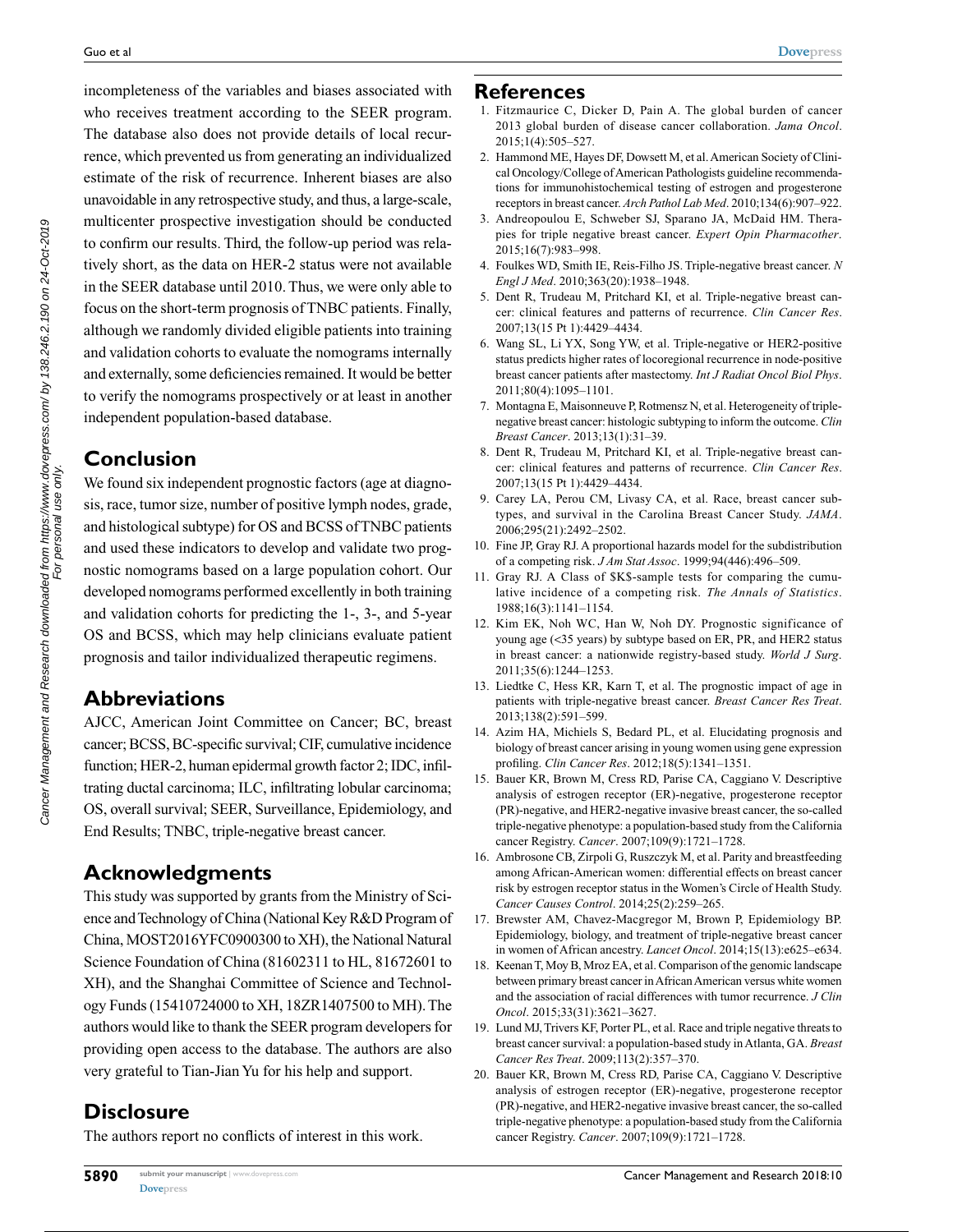- 21. Carey LA, Perou CM, Livasy CA, et al. Race, breast cancer subtypes, and survival in the Carolina Breast Cancer Study. *JAMA*. 2006;295(21):2492–2502.
- 22. Sachdev JC, Ahmed S, Mirza MM, Farooq A, Kronish L, Jahanzeb M. Does race affect outcomes in triple negative breast cancer? *Breast Cancer*. 2010;4:23–33.
- 23. Amin MB, Greene FL, Edge SB, et al. The Eighth Edition AJCC Cancer Staging Manual: Continuing to build a bridge from a population-based to a more "personalized" approach to cancer staging. *CA Cancer J Clin*. 2017;67(2):93–99.
- 24. Perou CM, Sørlie T, Eisen MB, et al. Molecular portraits of human breast tumours. *Nature*. 2000;406(6797):747–752.
- 25. Park YH, Lee SJ, Cho EY, et al. Clinical relevance of TNM staging system according to breast cancer subtypes. *Ann Oncol*. 2011;22(7): 1554–1560.
- 26. Giuliano AE, Edge SB, Hortobagyi GN. Eighth edition of the AJCC cancer staging manual: breast cancer. *Ann Surg Oncol*. 2018;25(7): 1783–1785.
- 27. Giuliano AE, Connolly JL, Edge SB, et al. Breast Cancer-Major changes in the American Joint Committee on Cancer eighth edition cancer staging manual. *CA Cancer J Clin*. 2017;67(4):290–303.
- 28. Bagaria SP, Ray PS, Sim MS, et al. Personalizing breast cancer staging by the inclusion of ER, PR, and HER2. *JAMA Surg*. 2014;149(2): 125–129.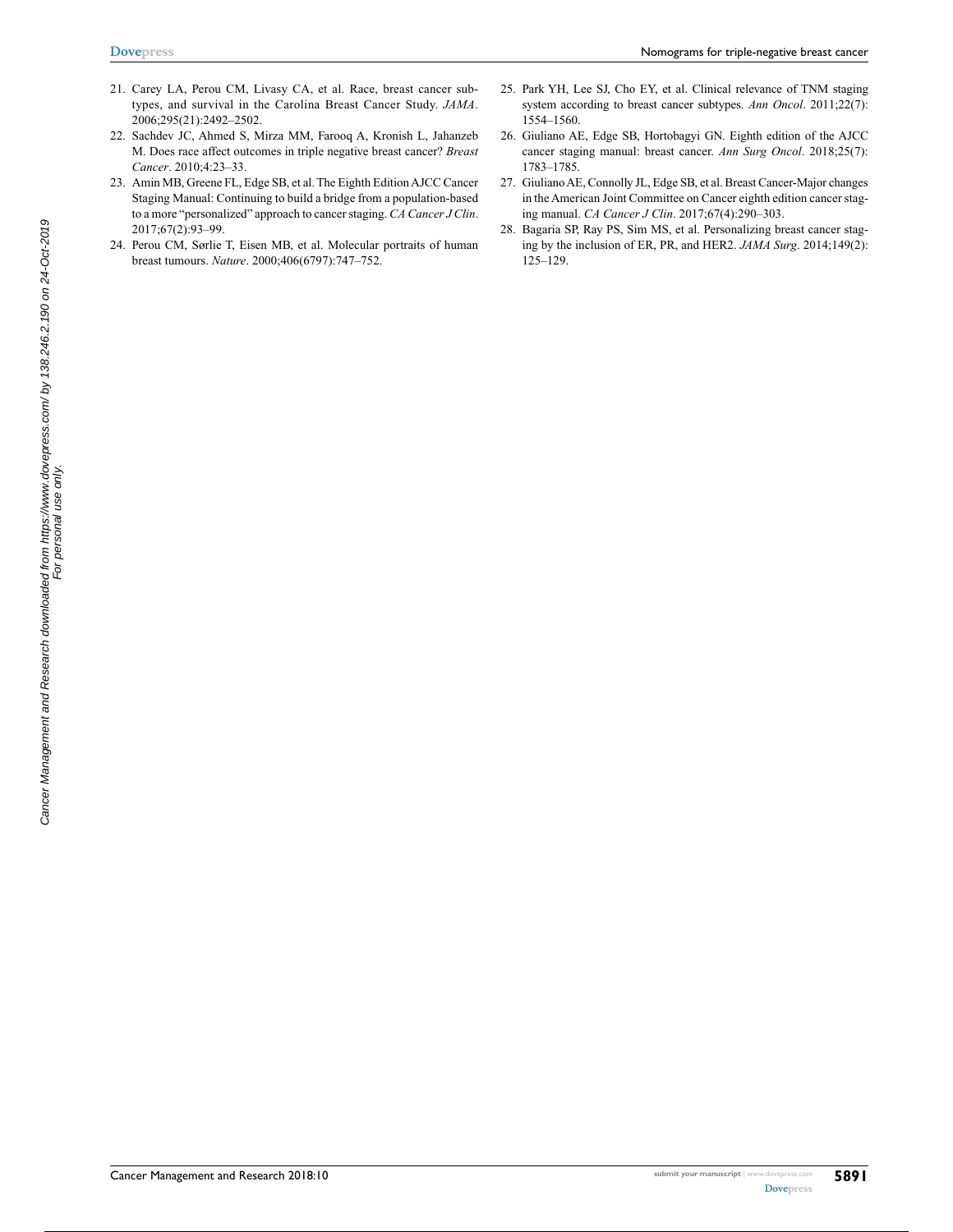# **Supplementary materials**

Table S1 Comparison of C-index values between nomograms of independent prognostic factors and nomograms of tumor size and the number of positive lymph nodes

| Cohort                  | Nomograms of independent<br>prognostic factors |                 | Nomograms of tumor size and<br>positive lymph nodes |                 |               |
|-------------------------|------------------------------------------------|-----------------|-----------------------------------------------------|-----------------|---------------|
|                         | C-index                                        | 95% CI          | C-index                                             | 95% CI          | P-value       |
|                         | value                                          |                 | value                                               |                 |               |
| Training cohort: OS     | 0.779                                          | 0.766-0.792     | 0.753                                               | 0.740-0.767     | $< 0.001$ *** |
| Training cohort: BCSS   | 0.793                                          | 0.780-0.807     | 0.781                                               | 0.767-0.795     | $< 0.001$ *** |
| Validation cohort: OS   | 0.774                                          | $0.761 - 0.787$ | 0.751                                               | 0.737-0.765     | $< 0.001$ *** |
| Validation cohort: BCSS | 0.792                                          | 0.778-0.806     | 0.787                                               | $0.773 - 0.801$ | $< 0.001$ *** |

**Note:** \*\*\*Two-sided *P*-values <0.001.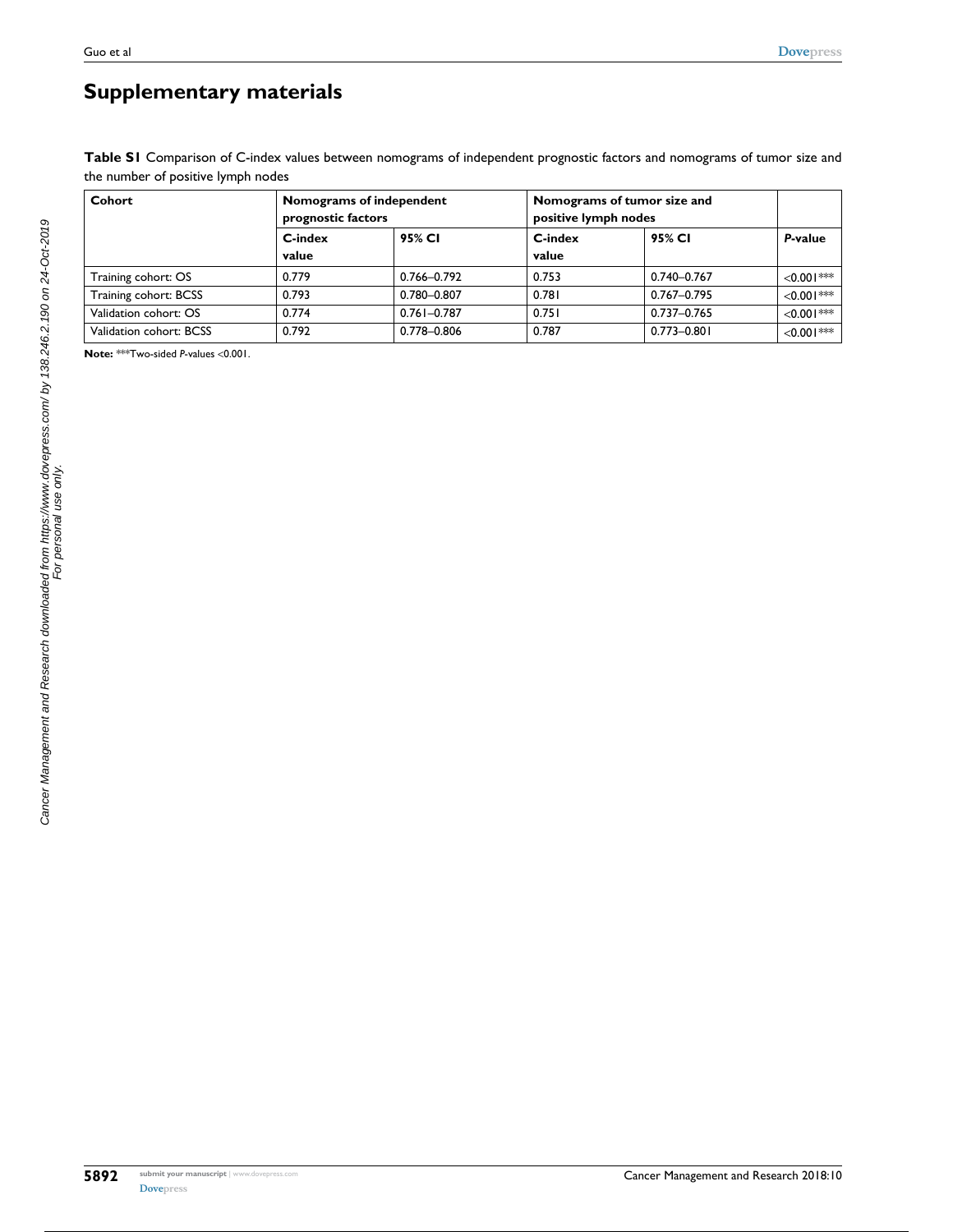**[Dovepress](www.dovepress.com)**